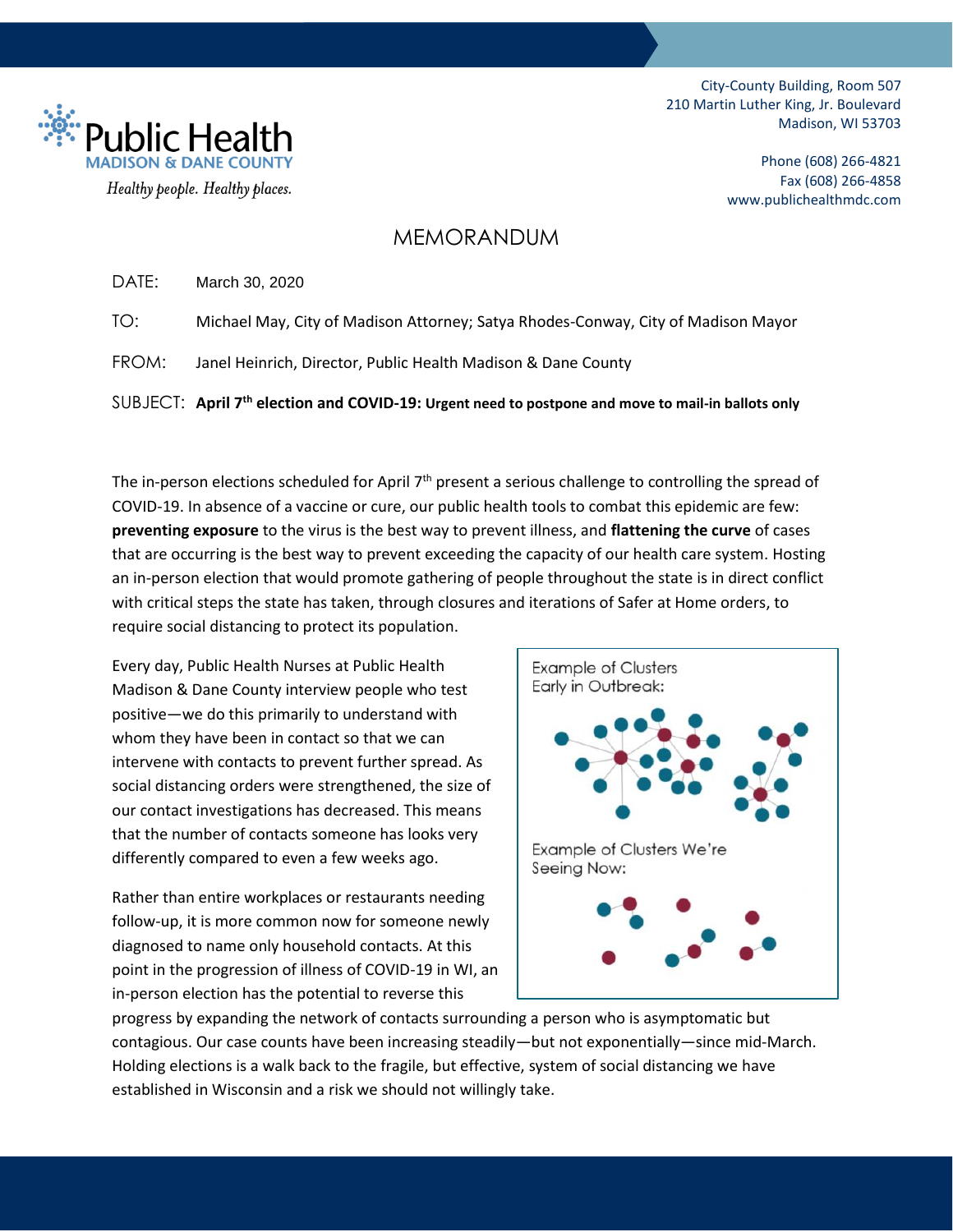In addition to the public health risk of holding in-person elections, the strain on polling logistics is significant. Currently, Madison is down from the needed 1,500 poll workers to 600. The number of polling locations have gone from 92 to 68. Communities of all sizes across the state are in similar situations. The engine of polling infrastructure is powered by older adults. People aged 65 and older are at high risk for severe illness from COVID-19. Poll workers are often adults over 60, and many are understandably cancelling the shifts they have signed up for. In the City's recruitment of poll workers to adequately cover the polls on April 7, the focus would be on younger, healthy adults. However, adults ages 20-44 currently account for 52% of all positive COVID-19 cases in Dane County. The percentage is even higher for the City at 61%. Younger people are more likely to have mild symptoms and may not even be aware they are infected with COVID-19, so having poll workers from this age group still poses a significant risk of transmission to voters, particularly if adequate safety materials are unable to be obtained due to national and global shortages.

The City of Madison is scrambling to find and even fabricate plastic face shields and plexiglass barriers to protect both poll workers and voters from interfacing directly with each other. We're making sure each polling location can accommodate curbside voting to the extent possible, and supplying each polling station team with hand sanitizer, disinfectant spray, and gloves. We're stressing the importance of maintaining at least 6 feet between poll workers and between voters in line to obtain ballots. As a City, we're doing all we can to promote absentee voting and to keep up with the absentee requests, including dedicating staff from several agencies to support the Clerk's Office during this time. Clerk's staff working around the clock and foregoing sleep to support election preparation, which can be detrimental to their own immune systems. The Clerk's Office is receiving hundreds of calls from frustrated voters—mostly older adults without the technological capacity to request absentee ballots on-line—who feel disenfranchised, as if they have to make a choice between obeying public health advice to stay safe at home and going to the polls on April 7 to vote. **Instead, mailing ballots to every Wisconsin resident and extending the election deadline is the urgent step to take now**. This is both an act of public health best practice as well as a preservation of civic engagement.

Wisconsin has been a leader at enacting statewide public health interventions throughout this epidemic. While it took other states critical time to restrict gatherings to 50 people, Wisconsin implemented this restriction early—merely days after reaching 20 cases (*Figure 1*).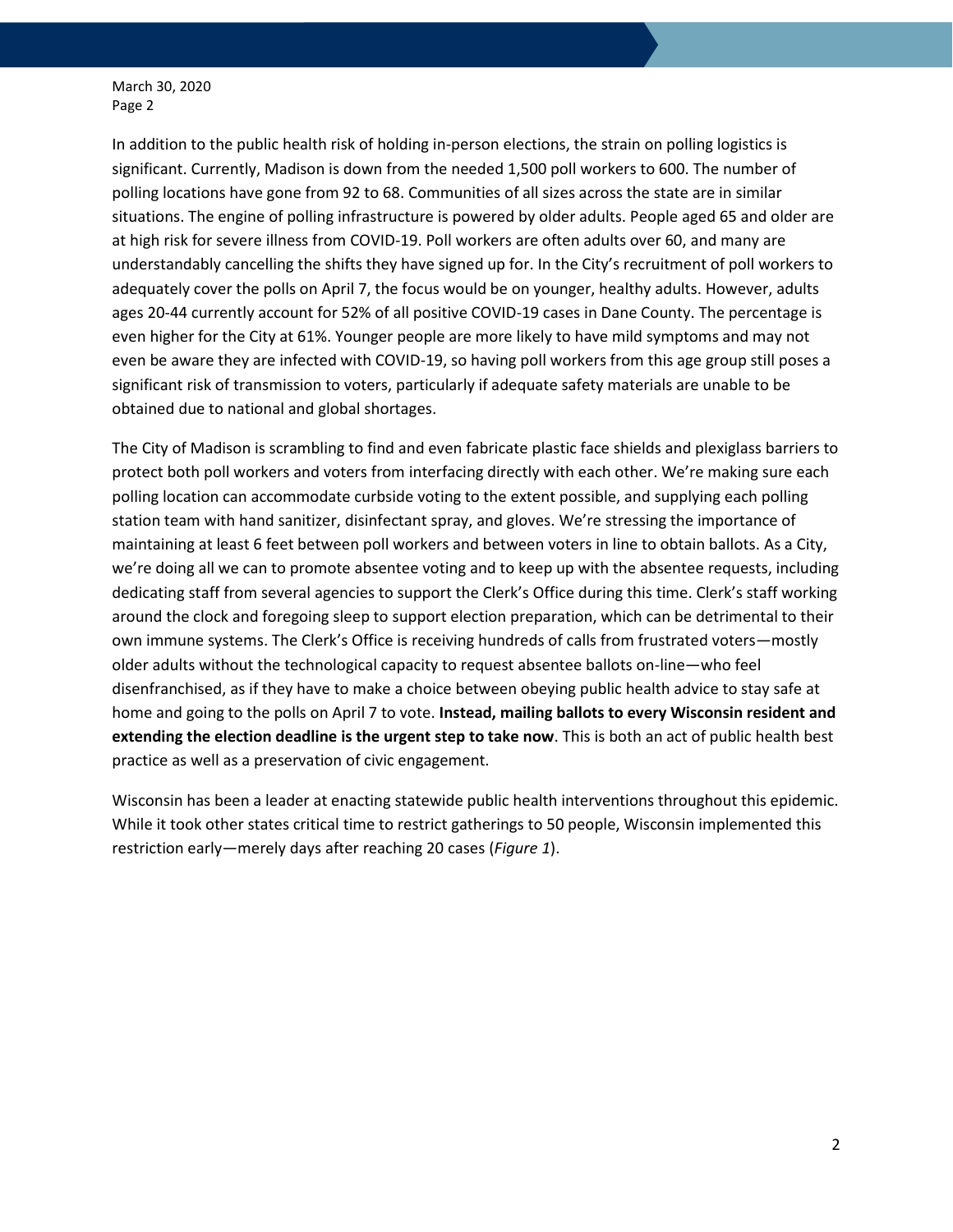

*Figure 1: Timeline of state orders restricting gatherings to 50 people or less (Wisconsin in blue box)*

Compared to other states, Wisconsin was also a leader in school (*Figure 2*) and restaurant (*Figure 3*) closures.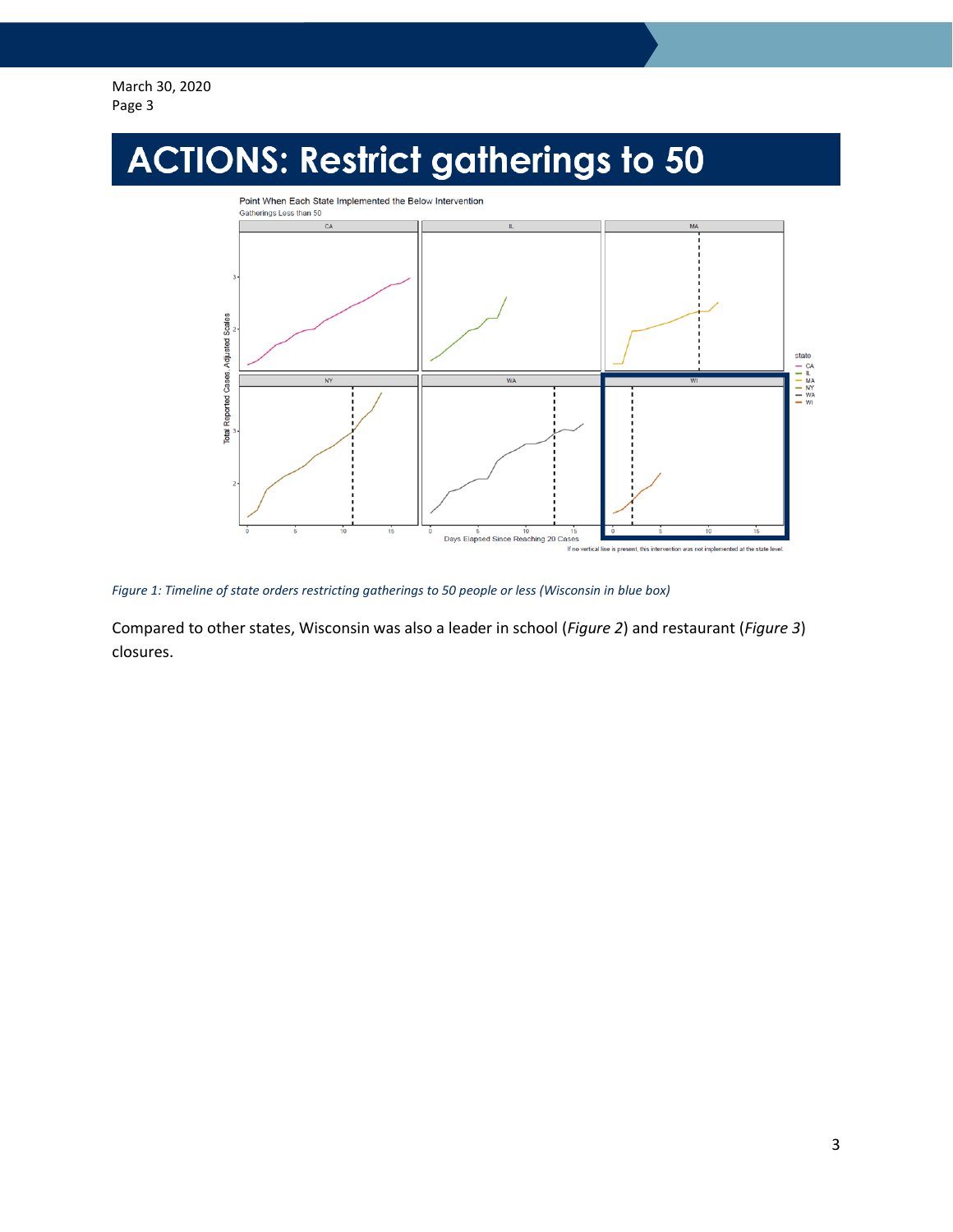## **ACTIONS: School closure**



*Figure 2: Timeline of state orders closing school (Wisconsin in blue box)*

# **ACTIONS: Restaurant closure**



#### *Figure 3 Timeline of state orders closing restaurants (Wisconsin in blue box)*

When it comes to elections, Wisconsin would be a significant outlier if it hosted an in-person election on the scheduled date of April 7<sup>th</sup>.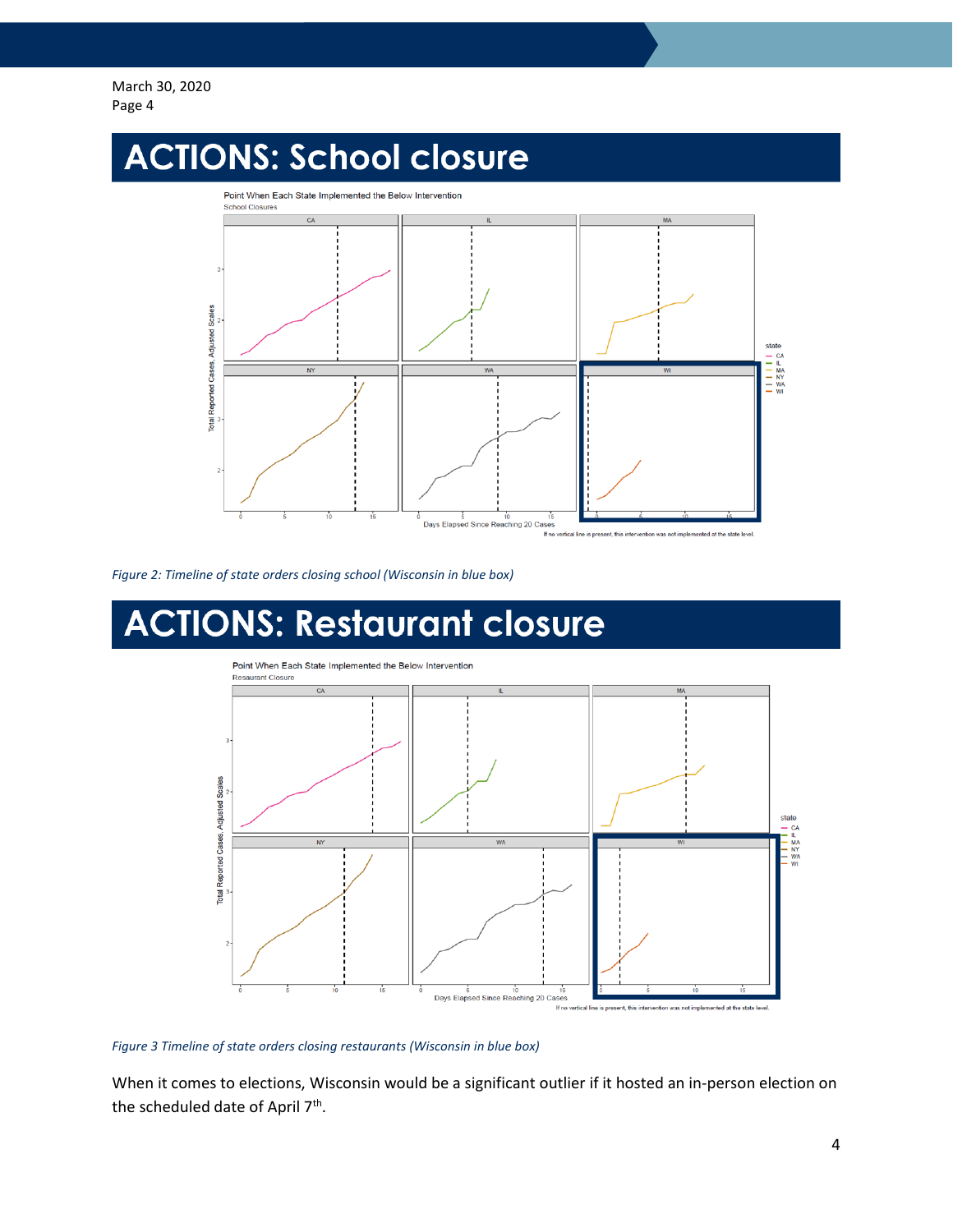$\overline{\phantom{a}}$ 



Election Days for States that Did Not Postpone Their Election

*Figure 4: Election dates for states that did not postpone their election1,2*

Three other states with primaries after the start of the epidemic (March 17th) did not postpone their elections. Illinois, Florida, and Arizona went forward with their primary elections, but did so far earlier in the epidemic (6 days past 20 cases, 7 days past 20 cases, and 0 days past 20 cases respectively) and had far fewer cases and less community spread (*Figure 4*). On March 17 when they voted, Illinois had 159 confirmed cases of COVID-19, Florida had 210 confirmed cases, and Arizona had 20 confirmed cases. Wisconsin had 1,112 cases as of March 29th, which will only increase before the scheduled election on April 7<sup>th</sup>. Wisconsin's election is planned to take place 24 days after we reached 20 confirmed cases **putting Wisconsin out of alignment with election practices actively being implemented across the country**.

<sup>1</sup> Election dates sourced fro[m https://www.nytimes.com/article/2020-campaign-primary-calendar](https://www.nytimes.com/article/2020-campaign-primary-calendar-coronavirus.html)[coronavirus.html](https://www.nytimes.com/article/2020-campaign-primary-calendar-coronavirus.html)

<sup>&</sup>lt;sup>2</sup> State COVID-19 data sourced from https://github.com/nytimes/covid-19-data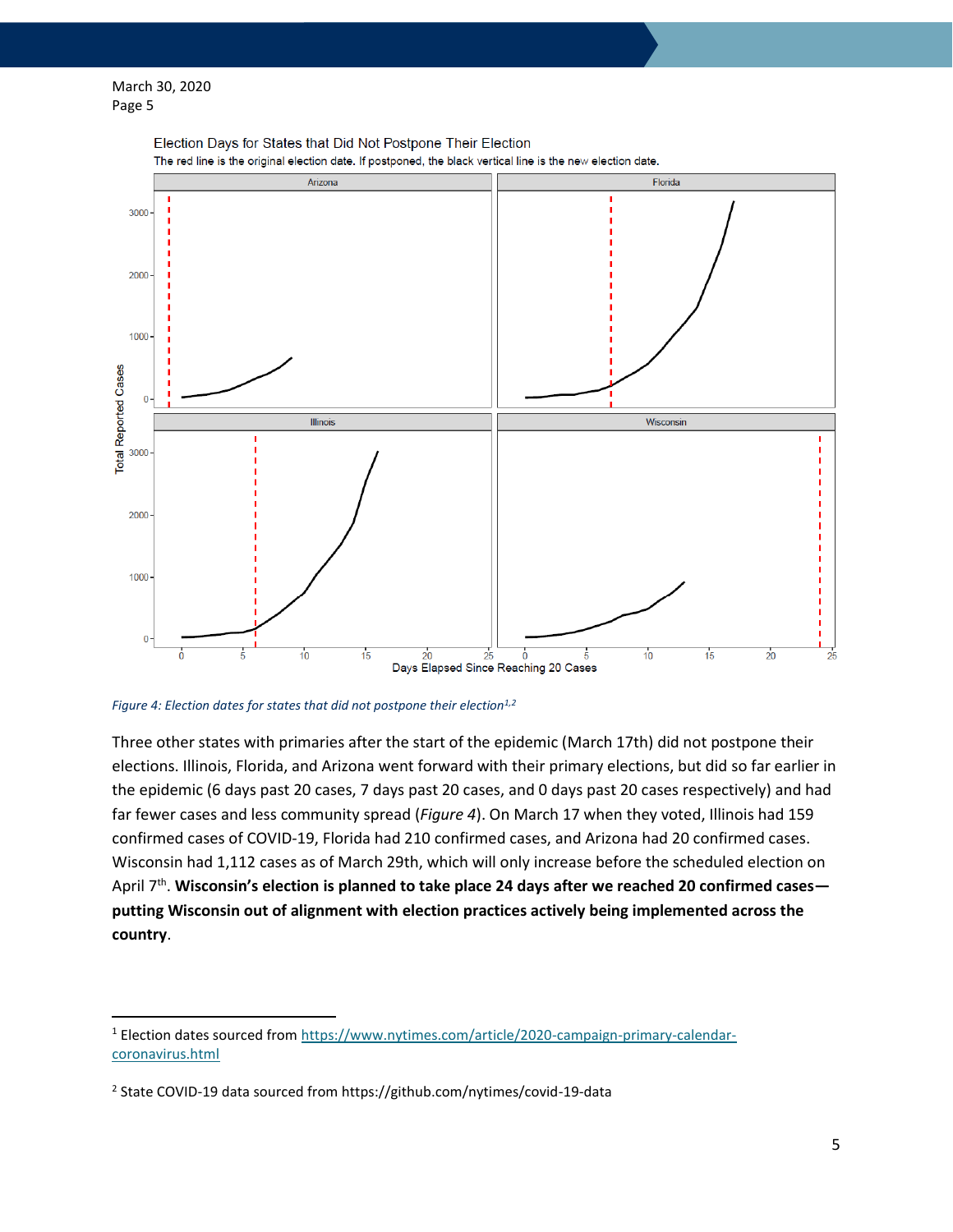$\overline{\phantom{a}}$ 



Election Days for States that Postponed Their Election (& Wisconsin) The red line is the original election date. If postponed, the black vertical line is the new election date.

*Figure 5: Election days for states that postponed their election3,4*

Georgia, Ohio, and Indiana are examples of states (out of a total of 14 states) that postponed their primary elections (*Figure 5*). Georgia's election was originally scheduled for March 24th, 14 days after they reached 20 cases, when their confirmed case count was 1,094. Ohio's election was originally scheduled for March 17th, three days after they reached 20 cases, when their confirmed case count was 67. Both states chose to postpone their elections, scheduled earlier than Wisconsin's, when they had fewer cases than Wisconsin currently does. Because these states had less information when making the decision, it is possible that they will further postpone. Indiana's election was originally scheduled for

<sup>&</sup>lt;sup>3</sup> Election dates sourced fro[m https://www.nytimes.com/article/2020-campaign-primary-calendar](https://www.nytimes.com/article/2020-campaign-primary-calendar-coronavirus.html)[coronavirus.html](https://www.nytimes.com/article/2020-campaign-primary-calendar-coronavirus.html)

<sup>4</sup> State COVID-19 data sourced from https://github.com/nytimes/covid-19-data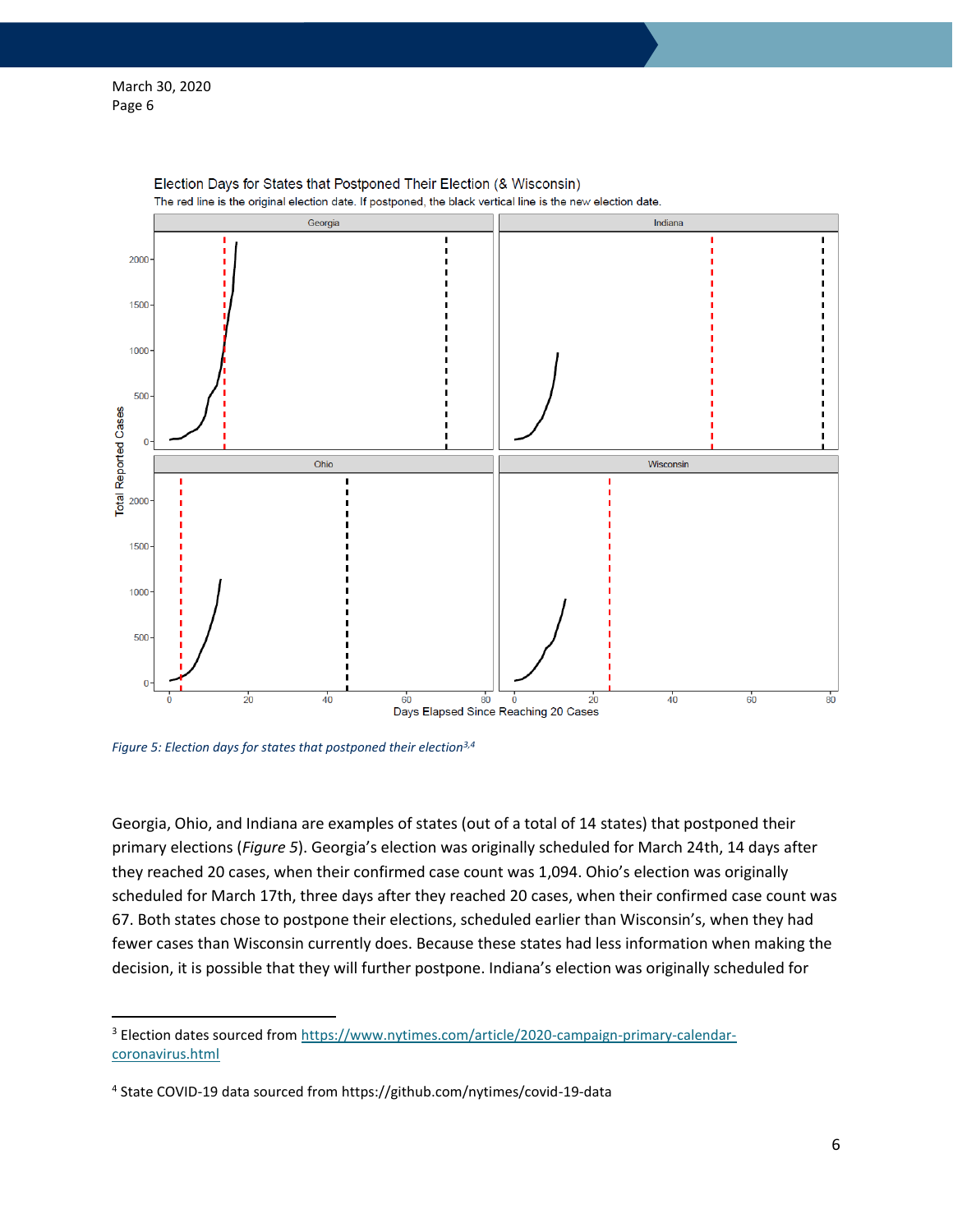May 5th, and they postponed it to June 2nd; Indiana had 982 cases as of March 27th. Indiana is an example of a state that postponed an election originally later than Wisconsin's, and other states that have done the same include Connecticut, Delaware, Maryland, Pennsylvania, Kentucky, and New York.



Election Days for States that Went to All Mail-In Voting (& Wisconsin)

*Figure 6: Election days for states that went to all mail-in voting5,6*

 $\overline{\phantom{a}}$ 

Alaska, Hawaii, and Wyoming went to all mail-in voting in their primary elections (*Figure 6*). Each of these states chose to do so early in their epidemics, when case counts were low. In each case, the states paired the choice to go to mail-in ballots with extending the deadline by which ballots needed to be received.

**We strongly recommend that the April 7 election in Wisconsin be postponed and changed to all mailin voting.** To do otherwise would put all Wisconsin communities at greater risk of illness due to COVID-19, and puts our health care systems at risk of becoming overwhelmed and depleted of resources.

<sup>&</sup>lt;sup>5</sup> Election dates sourced fro[m https://www.nytimes.com/article/2020-campaign-primary-calendar](https://www.nytimes.com/article/2020-campaign-primary-calendar-coronavirus.html)[coronavirus.html](https://www.nytimes.com/article/2020-campaign-primary-calendar-coronavirus.html)

<sup>6</sup> State COVID-19 data sourced from https://github.com/nytimes/covid-19-data